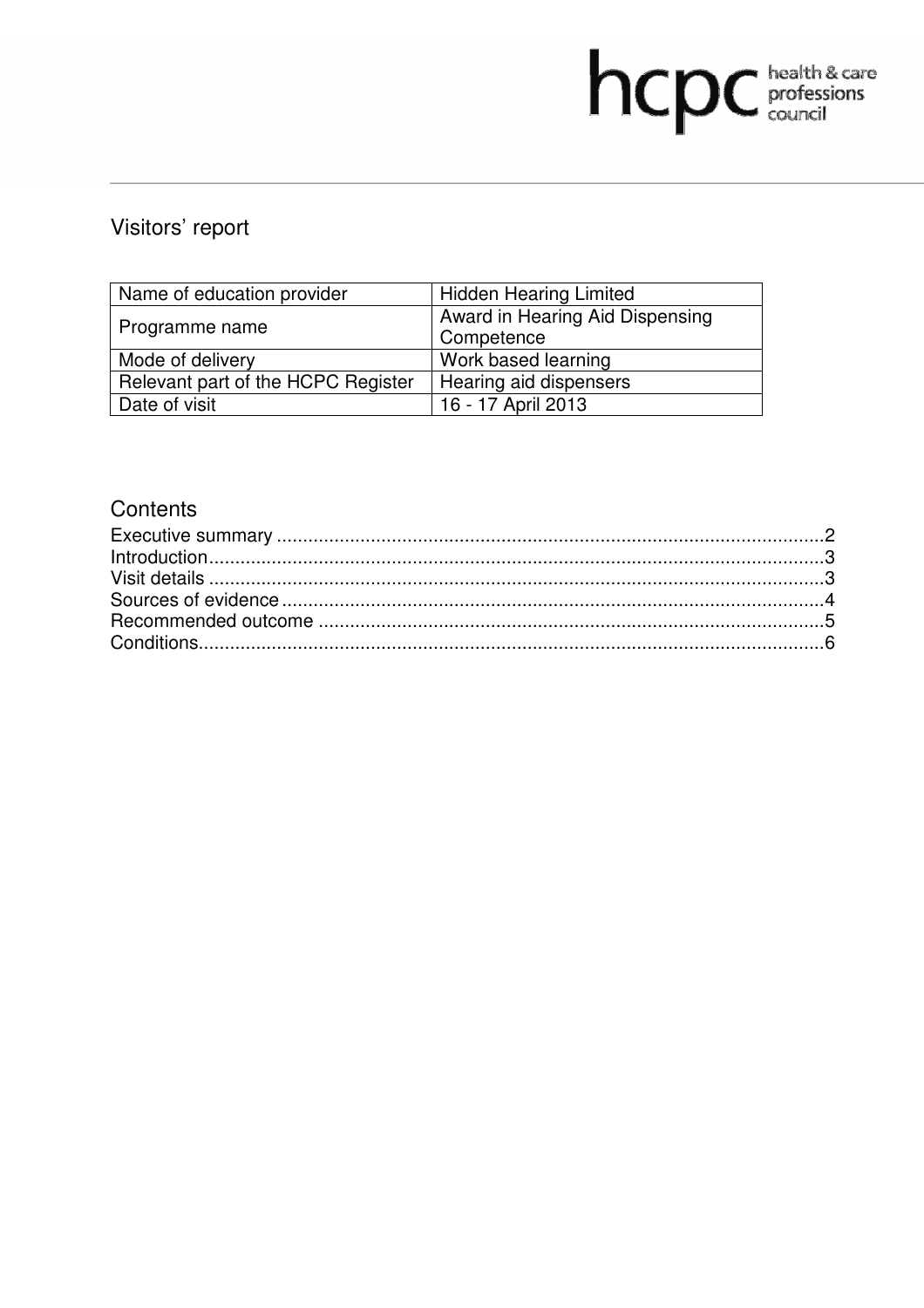# Executive summary

The Health and Care Professions Council (HCPC) approve educational programmes in the UK which health and care professionals must complete before they can apply to be registered with us. The HCPC is a statutory regulator and our main aim is to protect the public. The HCPC currently regulates 16 professions. All of these professions have at least one professional title which is protected by law. This means that anyone using the title 'Hearing aid dispenser' must be registered with us. The HCPC keep a register of health and care professionals who meet our standards for their training, professional skills, behaviour and health.

The visitors' report which follows outlines the recommended outcome made by the visitors on the approval of the programme. This recommended outcome was accepted by the Education and Training Committee (Committee) on 12 September 2013. At the Committee meeting, the programme was approved. This means that the education provider has met the condition(s) outlined in this report and that the programme meets our standards of education and training (SETs) and ensures that those who complete it meet our standards of proficiency (SOPs) for their part of the Register. The programme is now granted open ended approval, subject to satisfactory monitoring.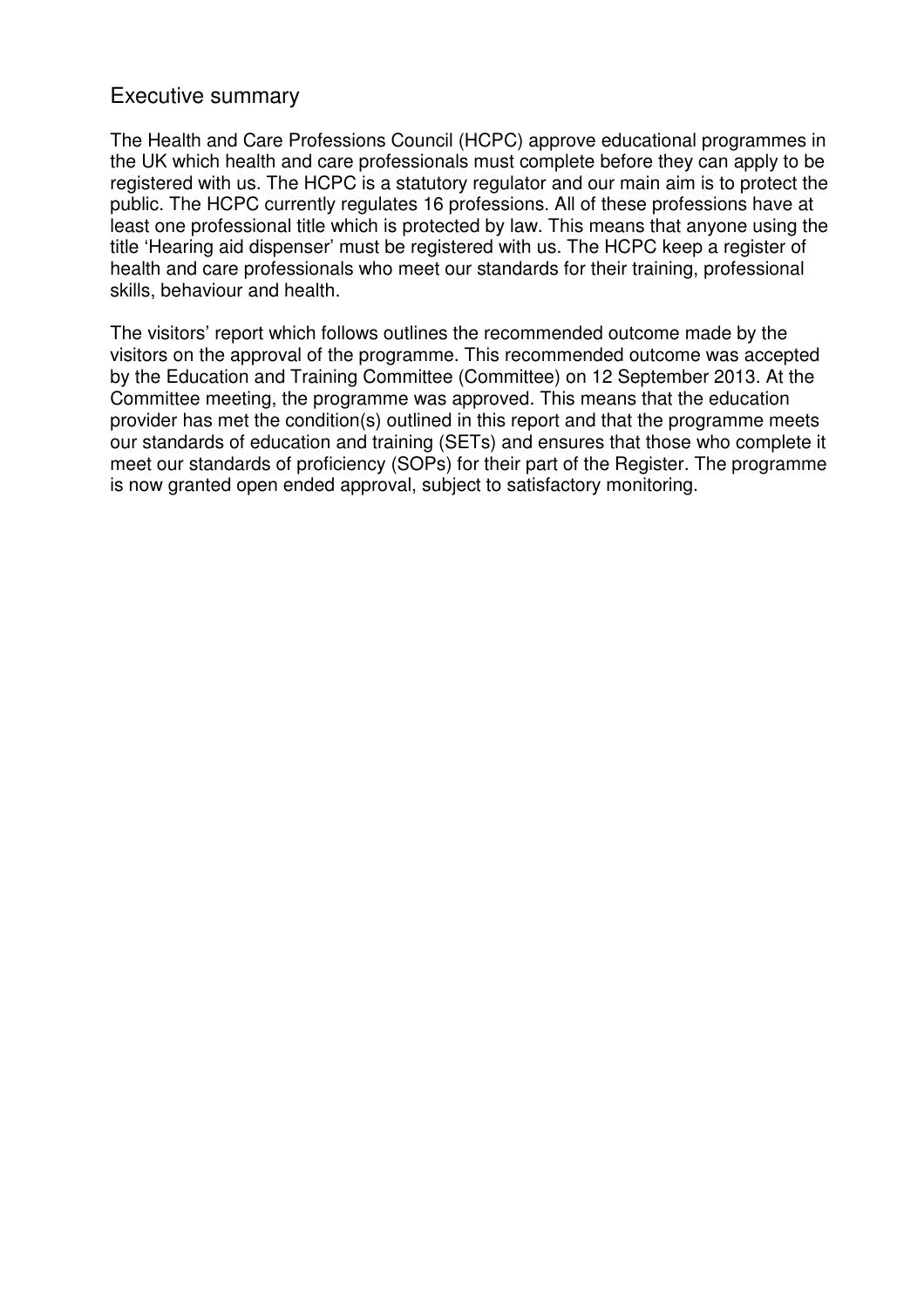# Introduction

The HCPC visited the programme at the education provider as it was a new programme which was seeking HCPC approval for the first time. This visit assessed the programme against the standards of education and training (SETs) and considered whether those who complete the programme meet the standards of proficiency (SOPs) for their part of the Register.

This visit was an HCPC only visit. The education provider did not validate or review the programme at the visit and the professional body did not consider their accreditation of the programme. The education provider supplied an independent chair and secretary for the visit.

## Name of HCPC visitors and profession  $\vert$  Elizabeth Ross (Hearing aid dispenser) Sarah Johnson (Occupational therapist) HCPC executive officer (in attendance) | Abdur Razzaq Proposed student numbers 20 per year Proposed start date of programme approval October 2013 Chair **Chair** Roger Lewin (British Society of Hearing Aid Audiologist) Secretary **Nick Barton (Hidden Hearing** Limited)

# Visit details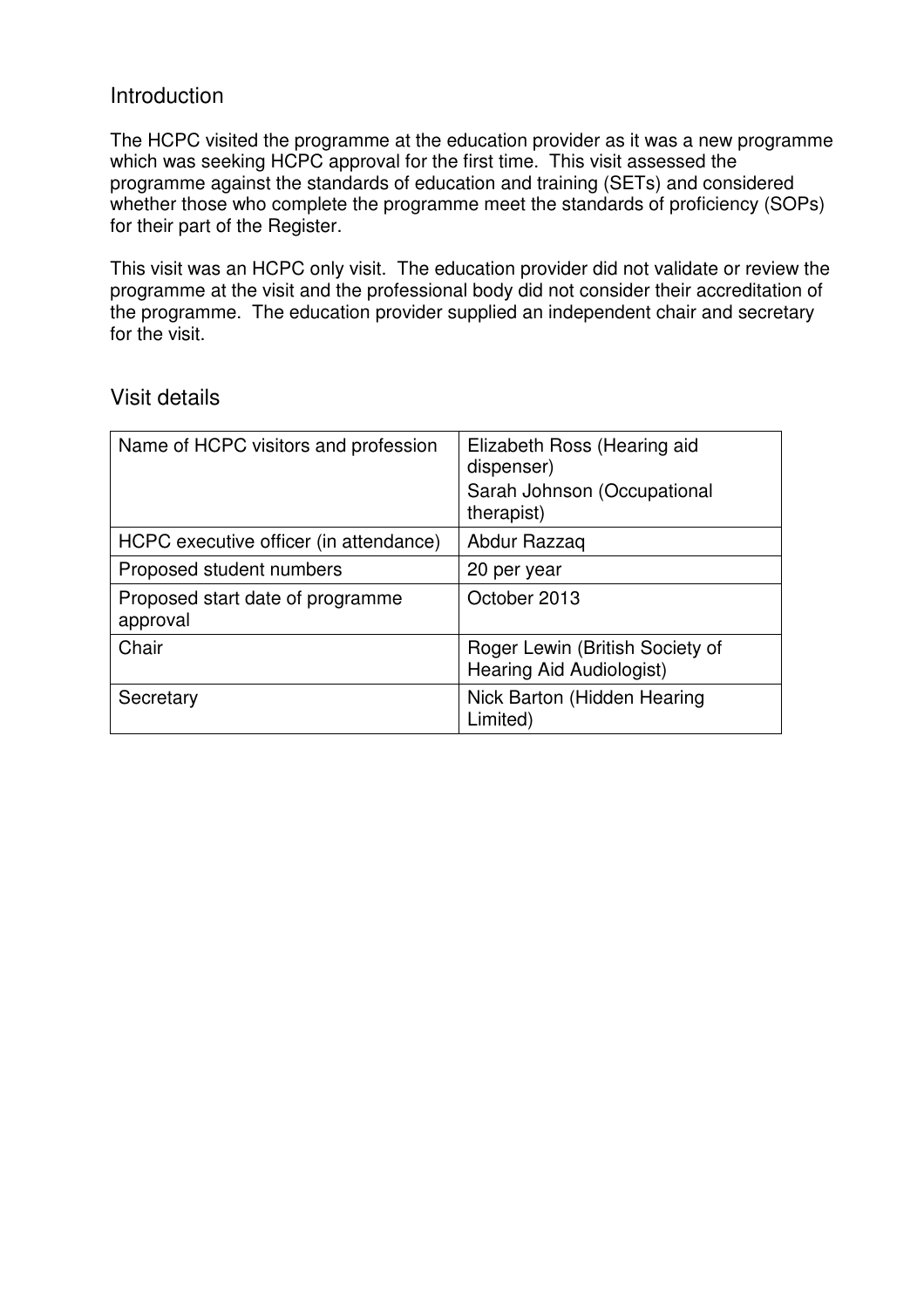# Sources of evidence

Prior to the visit, the HCPC reviewed the documentation detailed below, sent by the education provider:

|                                                                                       | Yes | <b>No</b> | N/A |
|---------------------------------------------------------------------------------------|-----|-----------|-----|
| Programme specification                                                               |     |           |     |
| Descriptions of the modules                                                           |     |           |     |
| Mapping document providing evidence of how the<br>education provider has met the SETs |     |           |     |
| Mapping document providing evidence of how the<br>education provider has met the SOPs |     |           |     |
| Practice placement handbook                                                           |     |           |     |
| Student handbook                                                                      |     |           |     |
| Curriculum vitae for relevant staff                                                   |     |           |     |
| External examiners' reports from the last two years                                   |     |           |     |

The HCPC did not review a programme specification prior to the visit as the education provider does not create programme specifications for this award type. The HCPC did not review external examiners' reports from the last two years prior to the visit, there have been no past external examiners reports as the programme is new.

During the visit the HCPC saw the following groups or facilities:

|                                                                                                  | Yes | N <sub>0</sub> | N/A |
|--------------------------------------------------------------------------------------------------|-----|----------------|-----|
| Senior managers of the education provider with<br>responsibility for resources for the programme |     |                |     |
| Programme team                                                                                   |     |                |     |
| Placements providers and educators/mentors                                                       |     |                |     |
| <b>Students</b>                                                                                  |     |                |     |
| Learning resources                                                                               |     |                |     |
| Specialist teaching accommodation<br>(eg specialist laboratories and teaching rooms)             |     |                |     |

The HCPC met with students from the Foundation Degree in Hearing Aid Audiology (De Montfort University) programme, as the programme seeking approval currently does not have any students enrolled on it.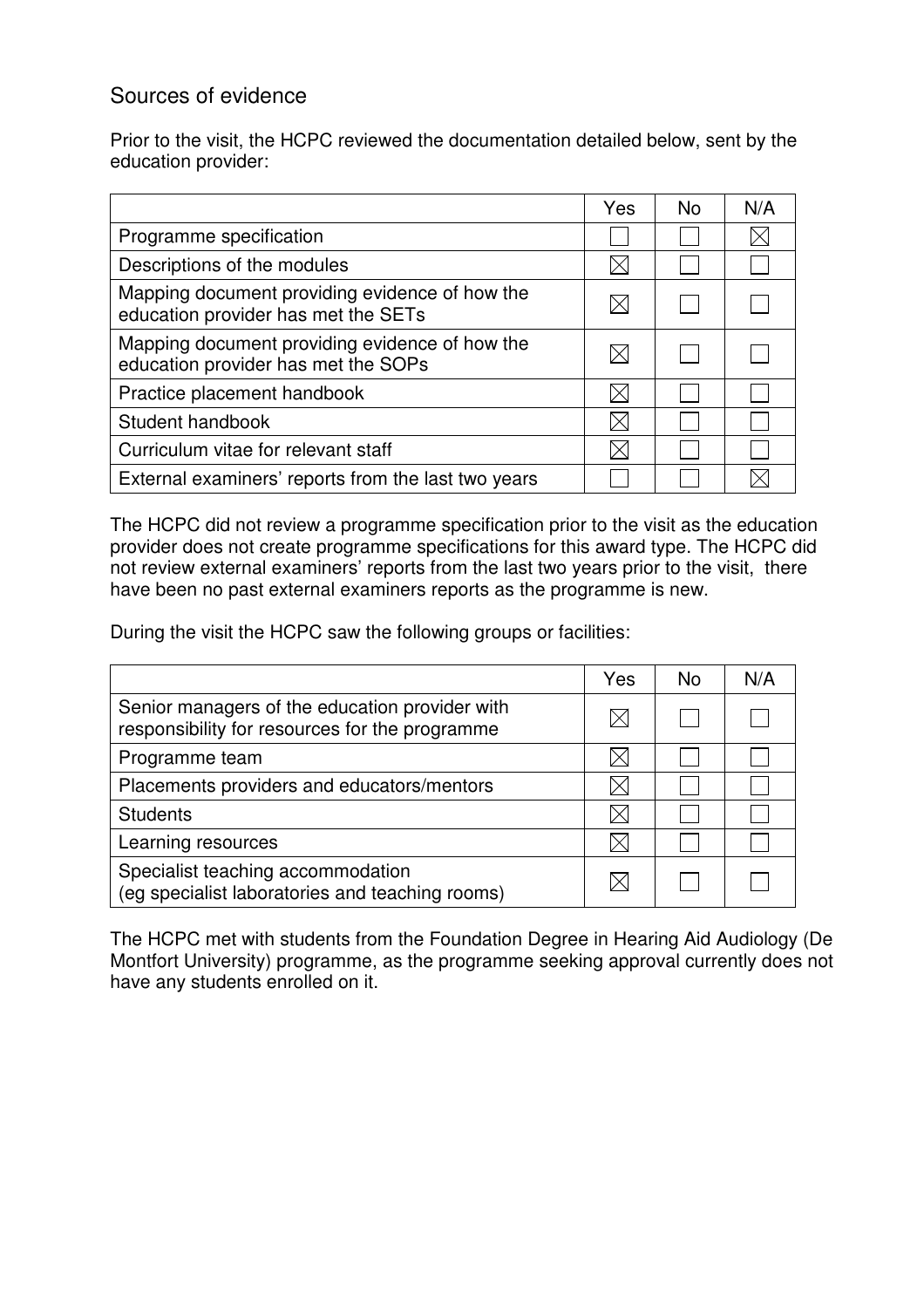# Recommended outcome

To recommend a programme for approval the visitors must be assured that the programme meets all of the standards of education and training (SETs) and that those who complete the programme meet our standards of proficiency (SOPs) for their part of the Register.

The visitors agreed to recommend to the Education and Training Committee that a number of conditions are set on the programme, all of which must be met before the programme can be approved.

The visitors agreed that 32 of the SETs have been met and that conditions should be set on the remaining 25 SETs.

Conditions are requirements that the education provider must meet before the programme can be recommended for approval. Conditions are set when certain standards of education and training have not been met or there is insufficient evidence of the standard being met.

The visitors have also made a number of recommendations for the programme.

Recommendations are observations on the programme or education provider which do not need to be met before the programme is recommended for approval. Recommendations are normally set to encourage further enhancements to the programme and are normally set when it is felt that the particular standard of education and training has been met at, or just above the threshold level.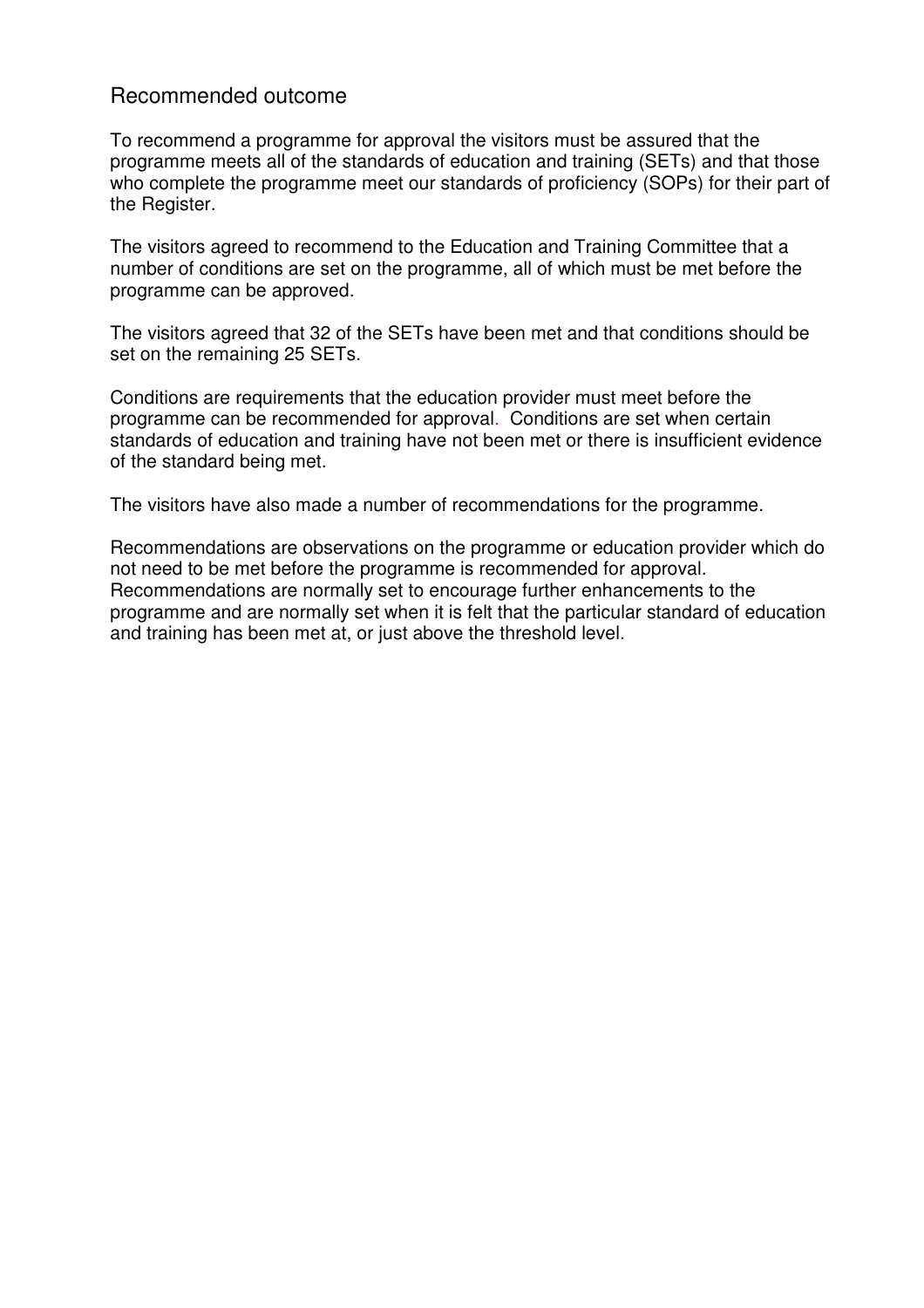#### **2.1 The admissions procedures must give both the applicant and the education provider the information they require to make an informed choice about whether to take up or make an offer of a place on a programme.**

**Condition:** The education provider must review the programme documentation, including advertising materials, to ensure the terminology used is accurate, consistent and reflective of the language associated with statutory regulation and the HCPC.

**Reason:** The visitors noted the documentation submitted by the education provider contained incorrect terminology. Appendix 4 Becoming A Hearing Aid Dispenser is sent to potential applicants and on the front page states "Our unique fully funded programme of training, work experience and block release enables you to gain a FdSc (Audiology) degree and be ready for HPC registration in 13 Month" and on page 4 there are references to the programme as 'Hidden Hearing Training' which negate the title of the programme in the earlier reference.. The visitors also noted inconsistencies around the levels of Criminal Record checks/clearance required from potential applicants and students. They also noted the education provider has referenced HCPC as 'HPC' in the documentation submitted. . The HPC is now known as The Health and Care Professions Council (HCPC). Such incorrect and inconsistent statements create confusion and have the potential to mislead potential applicants and students. Therefore the visitors require the education provider to review the programme documentation, including advertising materials, to ensure that the terminology used is accurate, reflects the language associated with statutory regulation and avoids any potential confusion for applicants and students.

## **3.2 The programme must be effectively managed.**

**Condition:** The education provider must provide further evidence to clearly outline the management structure of the programme, including the lines of responsibility and links to the management of practice placement providers.

**Reason:** At the visit, the HCPC Panel met with the programme team, senior staff and practice placement supervisors and discussed how various aspects of the programme are managed. However, from the documentation provided and discussions at the visit the visitor were unable to determine the management processes in place for the programme. The visitors were subsequently unable to determine if there are effective systems in place to manage the programme and that the people involved have appropriate skills and expertise to work within these systems. The visitors require the programme team to provide further evidence which clearly articulates the management structure of the programme; the roles and lines of responsibility; where the links to the management of practice placement providers are; and the associated processes. This will enable the visitors to determine this programme will be effectively managed.

#### **3.3 The programme must have regular monitoring and evaluation systems in place.**

**Condition:** The education provider must submit further evidence regarding the systems in place for monitoring and evaluating the programme.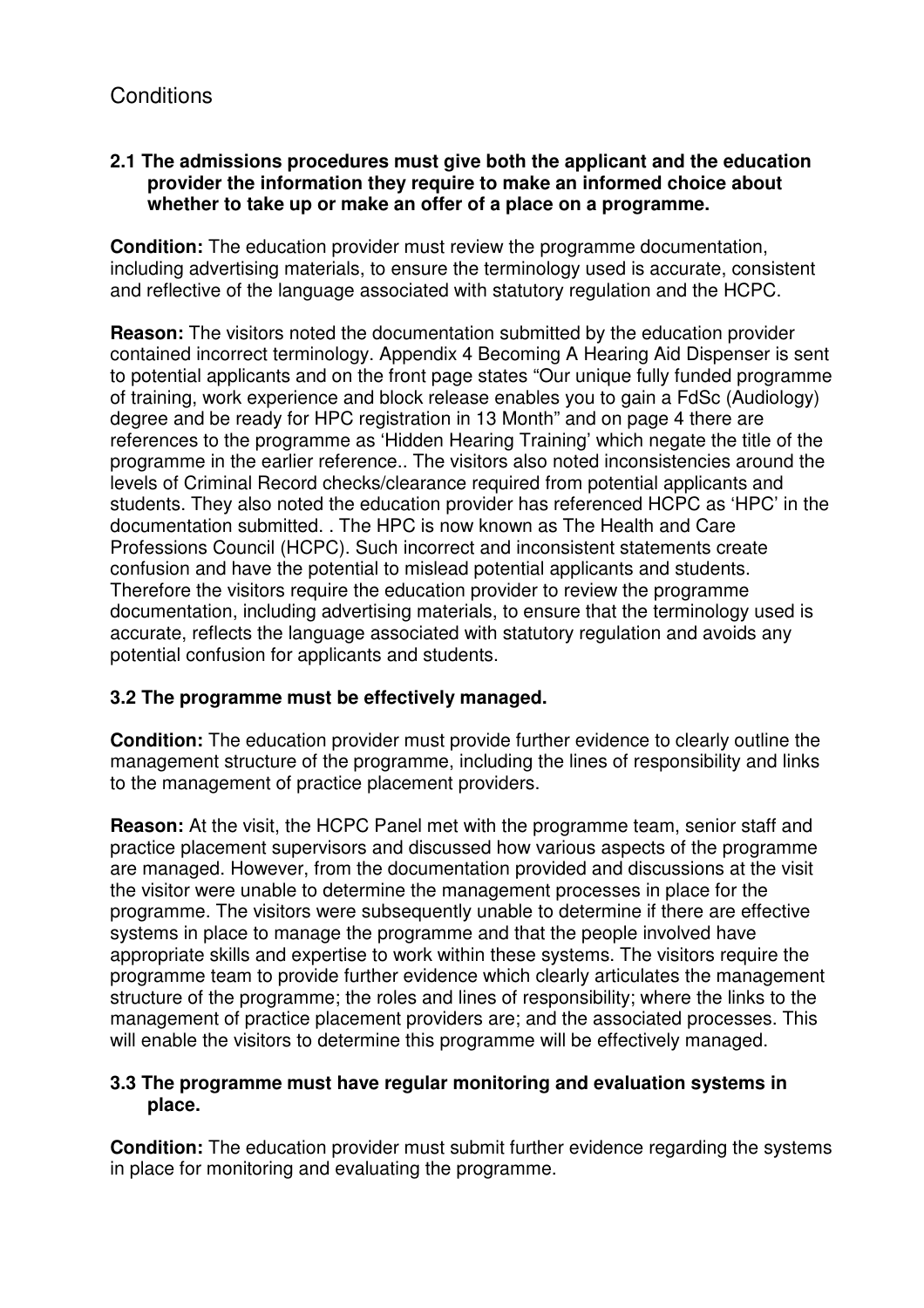**Reason:** From the documentation provided, the visitors could not determine if there are regular monitoring and evaluation systems in place. From the programme team meeting the visitors learnt the monitoring and evaluation systems for the programme were either in the process of being developed or did not exist. The visitors suggest the education provider consult the Standards of Education and Training Guidance document for further information regarding how to meet this SET. The visitors therefore require further information which demonstrates how the monitoring and evaluation systems in place are appropriate to, and effective for, the programme and how any information gathered will be acted upon.

#### **3.4 There must be a named person who has overall professional responsibility for the programme who must be appropriately qualified and experienced and, unless other arrangements are agreed, be on the relevant part of the Register.**

**Condition:** The education provider must provide the role description for the individual with overall responsibility for the programme and details of the resources in place to support them in their role.

**Reason:** Prior to the visit the visitors did not receive any evidence relating to the named person who holds overall professional responsibility for the programme. From discussions with the programme team, the visitors learnt the education provider has now appointed a programme leader who has overall responsibility for the programme. However, the visitors could not determine whether the named person was appropriate for the role and had the right level of support without having sight of the programme leader role job description and details of the required criteria for the role. The visitors consider this condition to be linked with SET 3.2.The visitors therefore require the role description for the individual with overall responsibility for the programme and details of the resources in place to support them in their role, to ensure this SET is met.

#### **3.5 There must be an adequate number of appropriately qualified and experienced staff in place to deliver an effective programme.**

**Condition:** The education provider must demonstrate there is an adequate number of appropriately qualified and experienced staff in place to deliver an effective programme.

**Reason:** Prior to the visit the visitors received a list of internal and external training associates who deliver the academic content of the programme. From the programme team meeting, the visitors learnt there were two internal training associates responsible for delivering the curriculum and managing the programme. Other internal training associates and external training associates were used as visiting teaching staff to teach the curriculum. Discussions also indicated the two internal training associates were responsible for administrative activities and support services available to students on the programme as well. The visitors could not determine the impact the extra responsibilities would have on the two internal training associates and were unable to ascertain that the programme has an adequate number of appropriately qualified and experienced staff to deliver the programme curriculum and undertake the operational activities associated with the programme. The visitors therefore require further information around the roles and responsibilities of the staff in place to ensure this SET is met.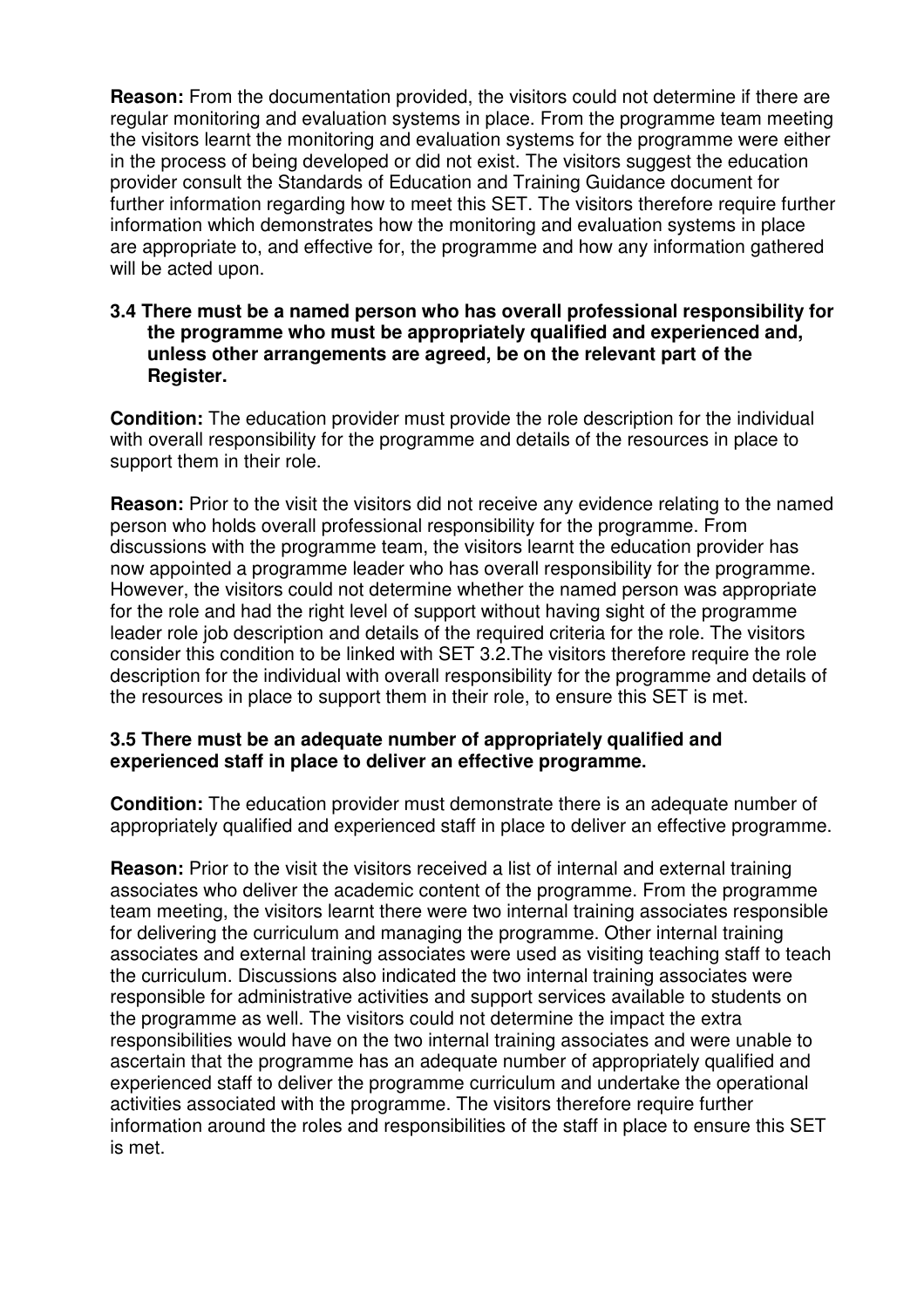#### **3.5 There must be an adequate number of appropriately qualified and experienced staff in place to deliver an effective programme.**

**Condition:** The education provider must demonstrate that staff have appropriate qualifications and experience to deliver an effective programme.

**Reason:** From the documentation submitted prior to the visit the visitors noted the teaching staff did not have formal teaching qualifications although they were qualified trainers. In discussions with the programme team, the visitors highlighted the importance of creating staff development polices encouraging staff to gain formal teaching qualifications to help them in their role of creating modules, formulating assessments and assessment criteria, marking and moderating assessments, developing the programme and leading modules with associated administration. The education provider acknowledged this however had not considered this need beforehand. The visitors therefore were unable to determine how the education provider will ensure the staff have the expertise to deliver an effective programme and therefore require further evidence considering the detail above demonstrating how this SET is met.

#### **3.7 A programme for staff development must be in place to ensure continuing professional and research development.**

**Condition:** The education provider must provide further information about the programme for staff development for those individuals undertaking the activities relating to the academic teaching elements of the programme.

**Reason:** From the documentation and discussions with the programme team, the visitors could not determine whether the education provider had a policy for development in place. The visitors learnt that development and training is provided at various times throughout the year and requirements are identified through appraisals and reviews. The visitors also noted from the staff CVs that none of the teaching staff had formal teaching qualifications. The visitors were unable to determine how the teaching staff maintained their research, teaching and professional development to enable them to deliver an effective programme. The visitors noted it is important for the programme curriculum to ensure the teaching staff are up to date academically and professionally. The visitors require further information about the programme for staff development for those individuals undertaking teaching of the curriculum to ensure they are equipped for teaching this programme.

#### **3.8 The resources to support student learning in all settings must be effectively used.**

**Condition:** The education provider must submit evidence to demonstrate the resources to support student learning in all settings are effectively used.

**Reason:** From the documentation received prior to the visit and the tour of facilities, the visitors noted that there were no opportunities for the students to access core text books and supportive journals either online or from a library, although there was a limited selection of books available. The visitors noted the nature of this programme meant students will be onsite for blocks of time and then offsite for longer periods of time. The visitors noted the programme offered limited resources for distance learning. To determine whether this SET has been met, the visitors require further information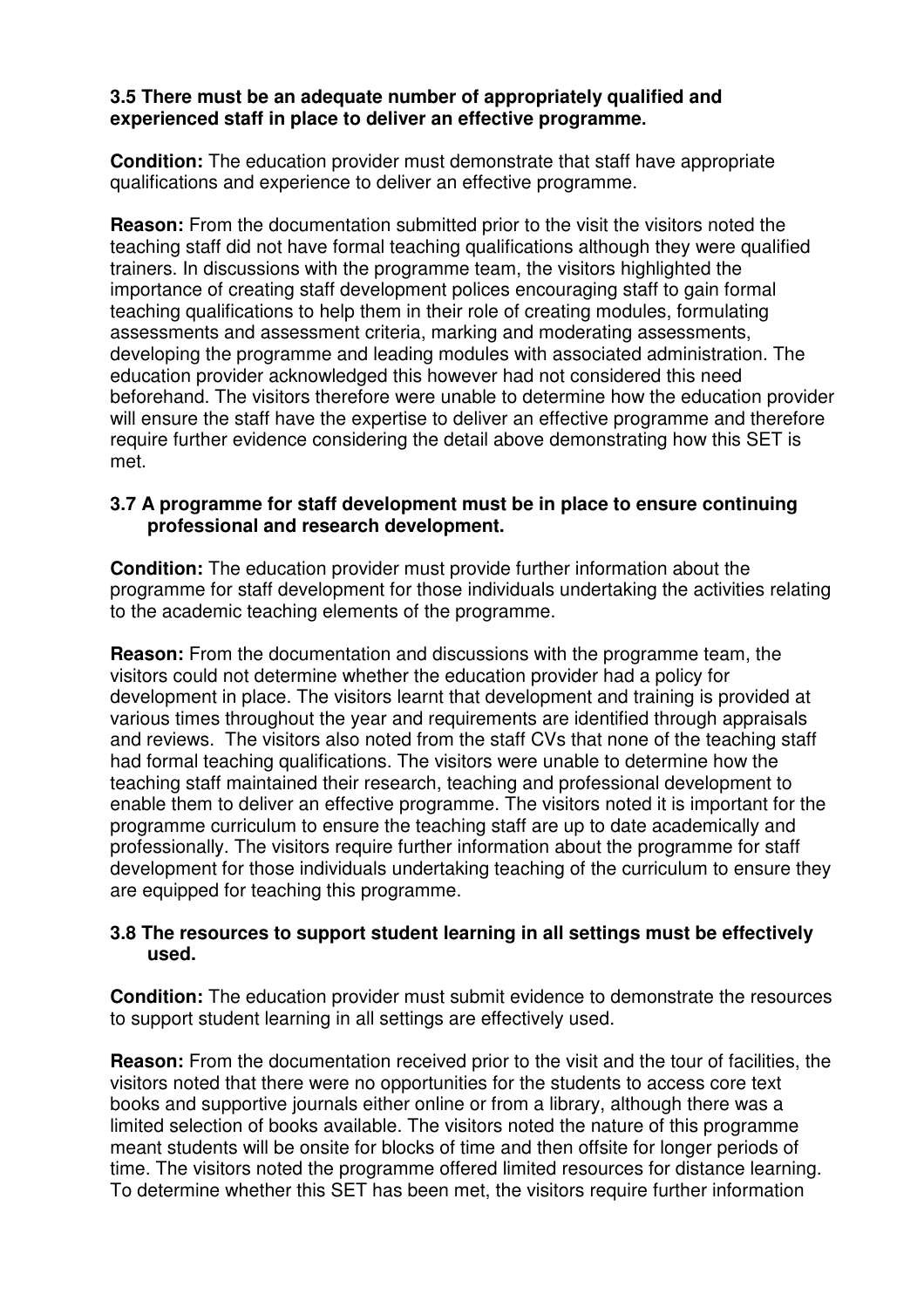regarding how the education provider will support student learning in all settings especially when considering offsite students, core text books, journals and other academic resources.

#### **3.11 There must be adequate and accessible facilities to support the welfare and wellbeing of students in all settings.**

**Condition:** The education provider must provide further evidence that demonstrates how they provide adequate and accessible facilities to support the welfare and wellbeing of students in all settings.

**Reason:** From discussions with the students from the Foundation Degree in Hearing Aid Audiology programme the visitors noted a number of positive comments about the support offered by the programme team. The visitors also noted in discussions with the programme team examples were given describing how they have supported the welfare and wellbeing of students by offering flexibility within the programme, including where appropriate, assignment extensions and also counselling support. However, the visitors noted the programme documentation did not describe the systems in place to support the welfare and wellbeing of students. They considered that as the first point of reference for these students, the programme documentation should provide information about the support systems in place. The visitors therefore require the education provider to revisit the programme documentation to outline the facilities and systems available for student support, to demonstrate how the education provider provides adequate and accessible facilities for students.

#### **3.12 There must be a system of academic and pastoral student support in place.**

**Condition:** The education provider must provide further information about the student support systems in place for the programme.

**Reason:** The documentation provided prior to the visit included information about the academic and pastoral support systems in place on the programme. The visitors noted the two internal training associates were allocated as personal tutors for all the students. Discussions with students from the Foundation Degree in Hearing Aid Audiology programme revealed the programme team was considered to be very supportive, but there was some variability in the levels of support offered to students, possibly as a result of the staffing levels on the programme. Given the lack of clarity around staffing levels (SET 3.5) the visitors were concerned about the ability of the programme team to sustain the level of support needed for this programme alongside running and developing the programme effectively. The visitors noted the demands placed on the programme team in supporting students on a complex programme that involved practice placements, academic work and hence were concerned about the sustainability and consistency of the support systems. The visitors therefore require further information about the student support systems in place, the allocation of students to personal tutors, how students are made aware of the support systems and the amount of time allocated to personal tutorials so they can be assured that student support is sustainable and can be delivered consistently.

#### **4.1 The learning outcomes must ensure that those who successfully complete the programme meet the standards of proficiency for their part of the Register.**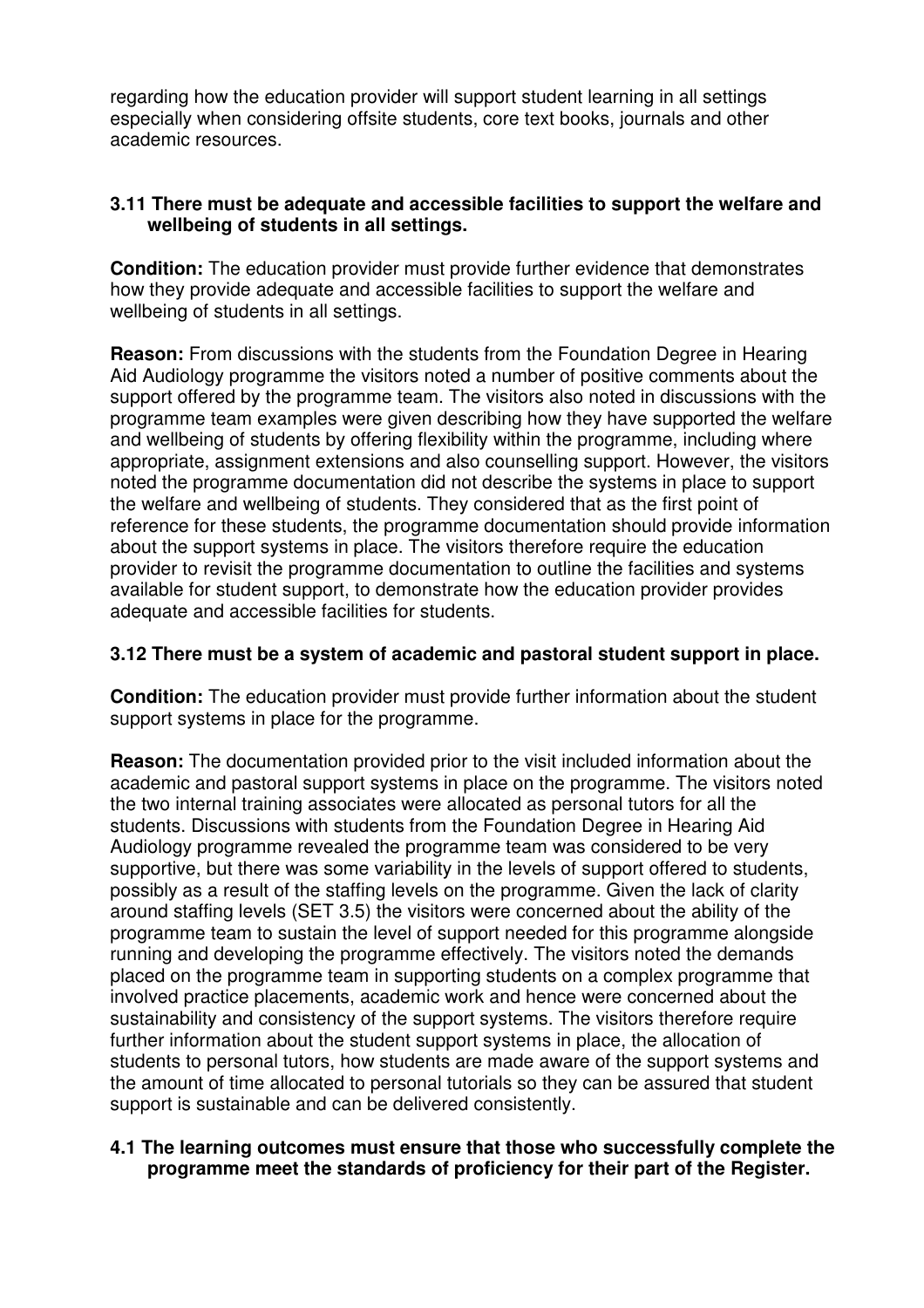**Condition:** The education provider must demonstrate how the learning outcomes ensure that students who complete the programme meet all the standards of proficiency (SOPs) for hearing aid dispensers.

**Reason:** The visitors noted the SOPs mapping document referenced SOPs to particular learning outcomes within the module descriptors. The visitors noted that within some modules there were learning outcomes that were not attached to assessments within the modules. The visitors were unable to determine all SOPs were being covered by the modules and subsequently assessed. For example, SOP 1b2 was stated as being covered by learning outcome 4 within module BUS2013(1) Business Aspects. Within this module descriptor learning outcome 4 was not assessed. The visitors were not able to determine how within the six modules, this programme will ensure that students who complete the programme will be able to meet all the SOPs for hearing aid dispensers. The visitors suggest a detailed breakdown of how each SOP is delivered in relation to the learning outcomes will assist their review of this SET. The visitors require further evidence of how the programme's learning outcomes ensure that students who complete the programme meet the SOPs for hearing aid dispensers.

#### **4.2 The programme must reflect the philosophy, core values, skills and knowledge base as articulated in any relevant curriculum guidance.**

**Condition:** The education provider must demonstrate how the curriculum reflects the philosophy, core values, skills and knowledge of the hearing aid dispensing profession.

**Reason:** The programme intends to deliver graduates that are eligible to apply to the HCPC Register as a hearing aid dispenser. The visitor noted from reading the documentation and from discussions with the students, the programme is heavily focused on company training. The visitors acknowledge the students felt prepared as a hearing aid dispenser and noted the work the education provider has done to ensure students learn the skills needed to be a hearing aid dispenser. The SETs mapping document for other SETs make reference to the programme using British Society of Hearing Aid Audiologist (BSHAA) guidelines. However, the visitors noted through the programme documentation no reference is made to any professional bodies or the QAA benchmark statements for healthcare professions or other similar external frameworks. The visitors could not determine from the documentation how any professional body guidance is reflected in the programme or how the programme team worked to include it within the curriculum. The visitors require further evidence to demonstrate how the curriculum reflects the philosophy, core values, skills and knowledge of the hearing aid dispensing profession.

#### **4.6 The delivery of the programme must support and develop autonomous and reflective thinking.**

**Condition:** The education provider must submit evidence to demonstrate how they ensure the delivery of the programme supports and develops autonomous and reflective thinking.

**Reason:** From the documentation received prior to the visit, the visitors could not determine how the education provider ensured the delivery of the programme supports and develops autonomous and reflective thinking. Within the programme team meeting, it was highlighted they planned some of the teaching methods and assessment to encourage students to reflect on their learning and practice throughout the programme.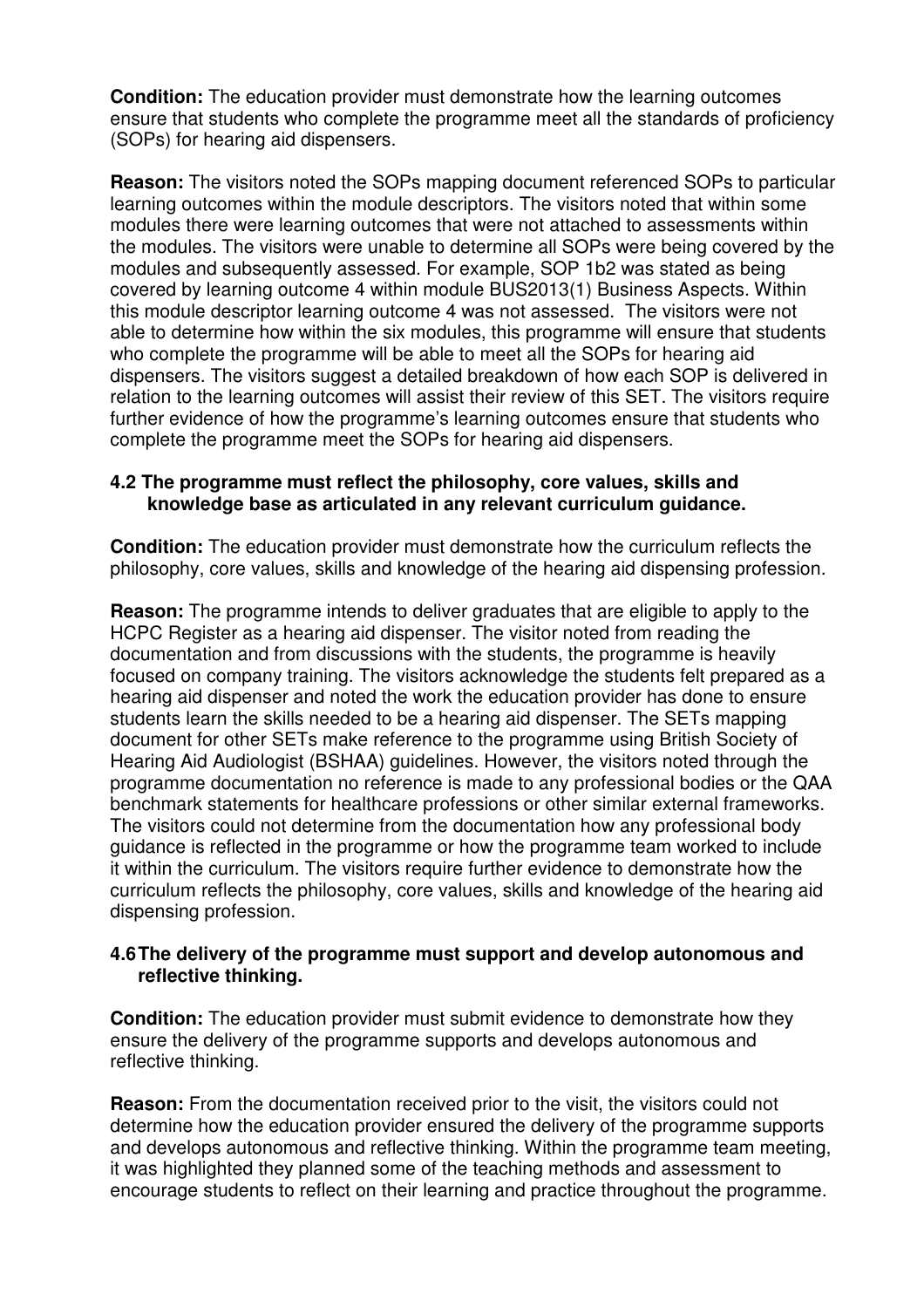However the visitors could not see any evidence of this in the documentation. The visitors suggest ways for the students to consider their own practice, the limits of their practice, their responsibilities, how they link to other professionals could be demonstrated through self-appraisals, discussion groups, reflective logs, placement reviews or professional development portfolios. The visitors therefore require information which ensures the delivery of the programme supports and develops autonomous and reflective thinking.

#### **4.7 The delivery of the programme must encourage evidence based practice.**

**Condition:** The education provider must demonstrate how the delivery of the programme encourages evidence based practice.

**Reason:** From a review of the documentation submitted it was clear the programme consisted of several competency based assessments with formal teaching and learning approaches in place. The visitors noted that students on the programme were assessed against a range of competencies based on learning taught in the curriculum. The visitors were unable to find evidence of evidence based practice within the programme such as through student-centred and independent learning, teaching and assessment strategies. The visitors suggest ways for the programme to encourage evidence based practice could be through self-appraisals, discussion groups, reflective logs, placement reviews or professional development portfolios. The visitors therefore require further evidence to demonstrate how the delivery of the programme encourages evidence based practice.

#### **4.8 The range of learning and teaching approaches used must be appropriate to the effective delivery of the curriculum.**

**Condition:** The education provider must submit evidence which shows how they ensure the range of learning and teaching approaches used are appropriate to the effective delivery of the curriculum.

**Reason:** From the documentation received prior to the visit, the visitors could not determine how the education provider ensures the range of learning and teaching approaches used are appropriate to the effective delivery of the curriculum. Within the programme team meeting, the visitors were made aware that due to the nature of the programme, a number of learning and teaching approaches will be used. The visitors require further information about the range of approaches and how they are used to ensure they are appropriate for the programme. The visitors therefore require the information detailed above to determine whether this SET is met.

#### **5.2 The number, duration and range of practice placements must be appropriate to support the delivery of the programme and the achievement of the learning outcomes.**

**Condition:** The education provider must update the programme documentation to clearly specify the range of practice placements that all students will undertake through the duration of the programme.

**Reason:** From a review of the programme documentation the visitors were unable to determine the range of practice placement experiences that students will undertake throughout the duration of the programme. The visitors noted during discussions with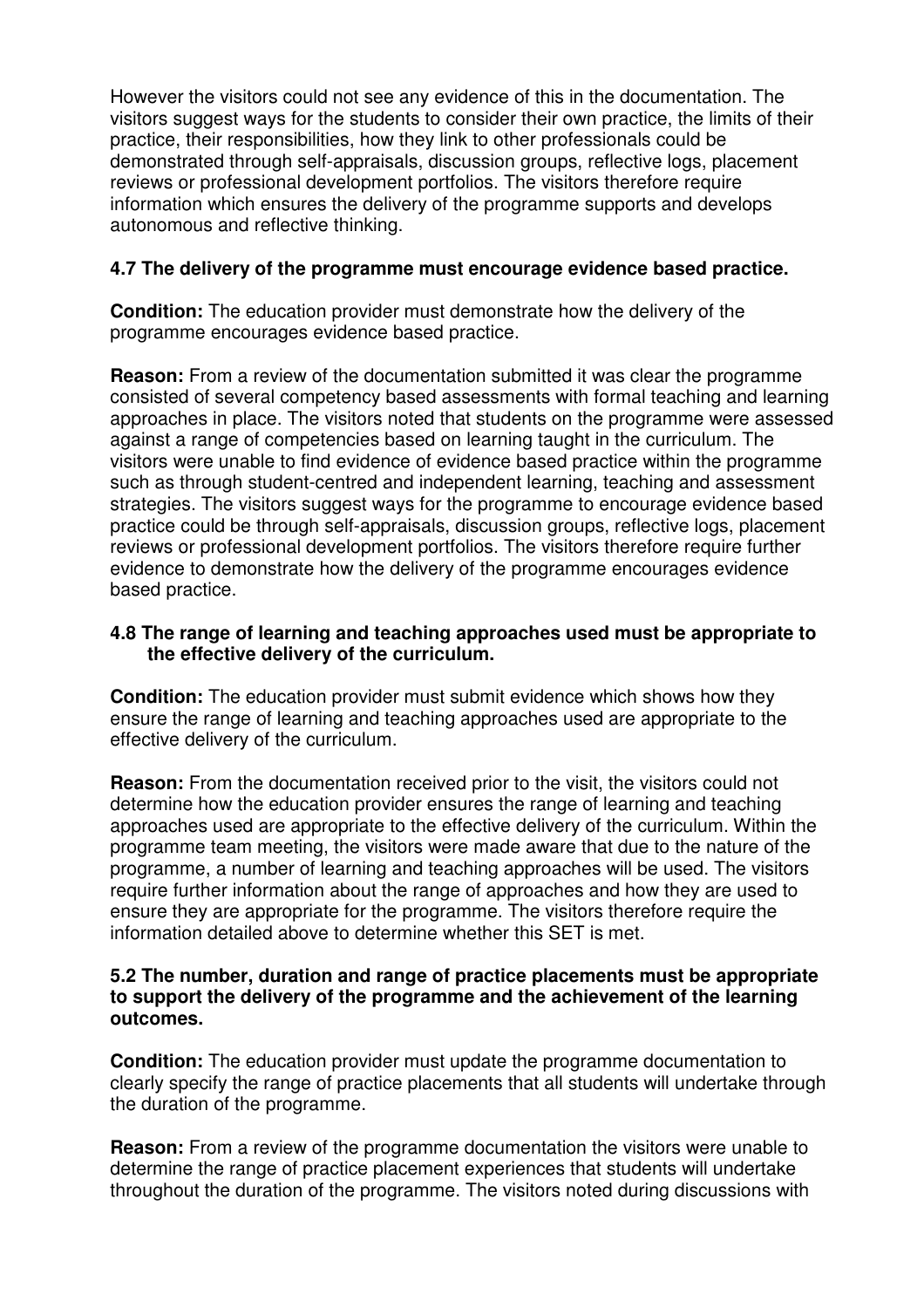the programme team that students would experience one placement location for the entirety of the programme unless their supervisor was moved in which case they could be moved to another location. Although all placements are provided by the education provider, the visitors were unable to determine if the students get a range of practice placement experience with appropriately managed direct and indirect supervision in line with student's experience and competence whilst on the programme. The visitors need to be assured that all students gain access to the required range of learning experiences in a variety of practice environments with a range of clientele to achieve the learning outcomes. The visitors require the education provider to clearly define the range of practice placements that all students will undertake throughout the duration of the programme and update the programme documentation to clearly specify this information.

#### **5.3 The practice placement settings must provide a safe and supportive environment.**

**Condition:** The education provider must provide further evidence about how the approval and monitoring of practice placements ensures that a safe and supportive environment is provided for students while they are on placements.

**Reason:** The visitors noted in the programme documentation, and in discussion with the programme team, that each placement setting utilised by the programme will be provided directly by the education provider. The visitors also noted that once the initial 9 week placement is complete, students go on domiciliary visits as part of their placement experience. The domiciliary visit occurs when the students are given an area for themselves, where they are a pre-registration hearing aid dispenser visiting clients and selling hearing aids. The pre-registration hearing aid dispenser has no prescribed contact with their supervisor although if necessary they can contact their supervisor via telephone. The visitors were unclear as to the approval and monitoring processes involved with this placement experience and how the education provider ensured that practice placement settings provide a safe and supportive environment especially while students are on domiciliary visits. Therefore the visitors require further evidence of the approval and monitoring processes and more specifically how they ensure that domiciliary visits provide a safe and supportive environment for students. In this way the visitors can be sure that this SET is met.

#### **5.8 Practice placement educators must undertake appropriate practice placement educator training.**

**Condition:** The education provider must ensure practice placement educators are appropriately trained and prepared to work with students from this programme.

**Reason:** From the documentation provided the visitors could not determine how the programme team ensured the practice placement educators were fully prepared to work with students. The documentation did not include a practice educator's handbook or any other information detailing how the programme is structured, learning outcomes to be achieved at placements or information supporting the assessment of placements. The visitors expect training of some form to be provided by the programme team to enable the practice educators to be aware of their role and responsibility for the student, the support offered by the programme team, any changes that may occur to the programme and to ensure parity across the assessment of placements. The visitors suggest the education provider consult the Standards of Education and Training Guidance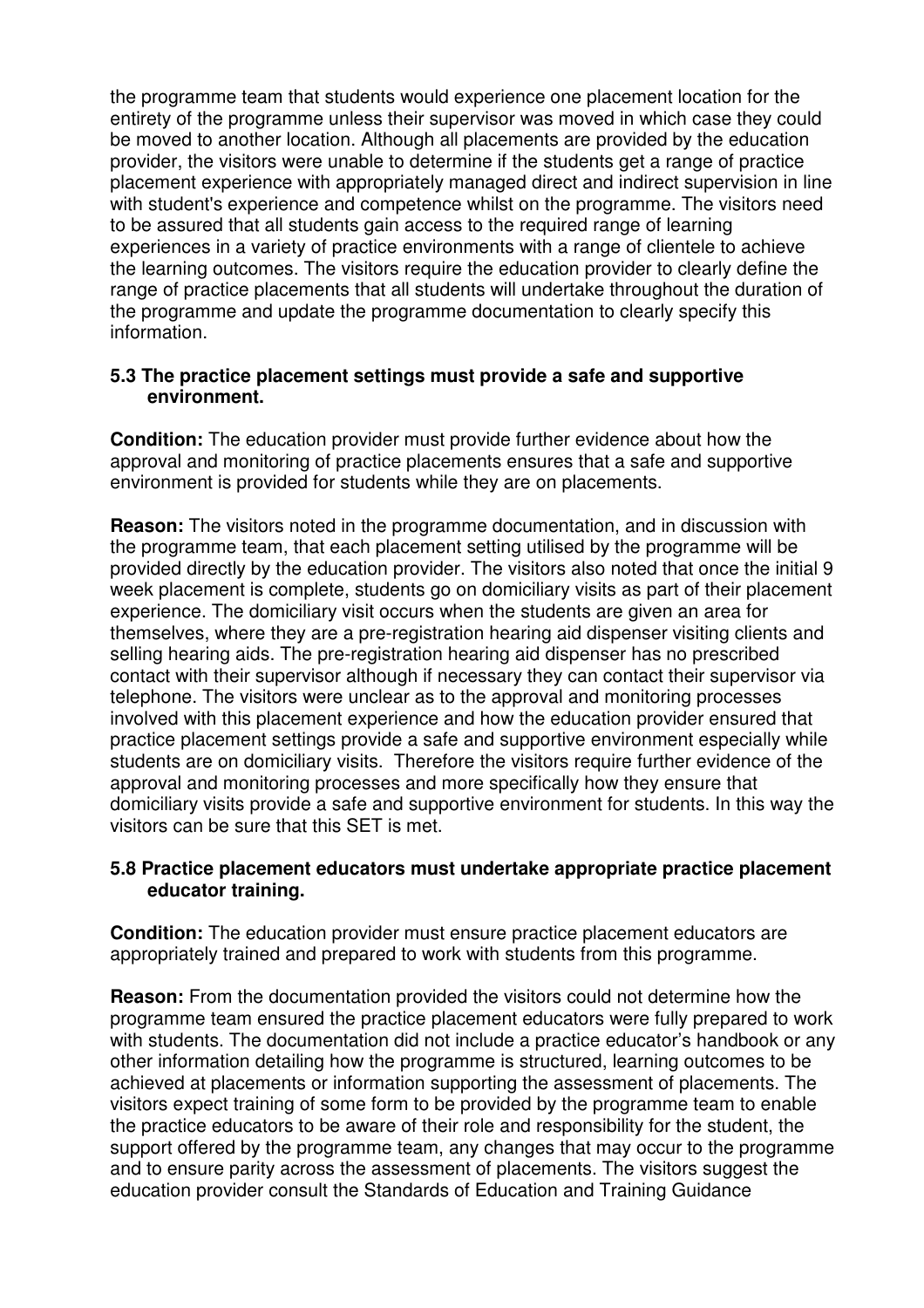document for further information regarding how to meet this SET. The visitors therefore require further evidence demonstrating how this SET is met.

#### **5.10 There must be regular and effective collaboration between the education provider and the practice placement provider.**

**Condition:** The programme team must provide further evidence of the formal procedures in place for regular and effective communication with practice placement educators.

**Reason:** From documentation and in discussion with the programme team, and the practice placement providers, the visitors noted there would be limited collaboration between the education provider and the practice placement providers. The documentation indicated there would be a programme review group which would have one representative from practice placement providers. The visitors noted that the intended practice placement providers had not had any impact into the design of this programme. There was no additional evidence for any practice placement provider meetings or ways to feedback to the programme team in the future. The visitors were concerned that the programme would not have a strong partnership and ongoing relationship with the practice placement providers as a group of stakeholders for the programme. The visitors suggest the education provider consult the Standards of Education and Training Guidance document for further information regarding how to meet this SET. The visitors therefore require further evidence demonstrating how this SET is met.

- **5.11 Students, practice placement providers and practice placement educators must be fully prepared for placement which will include information about an understanding of:** 
	- **the learning outcomes to be achieved;**
	- **the timings and the duration of any placement experience and associated records to be maintained;**
	- **expectations of professional conduct;**
	- **the assessment procedures including the implications of, and any action to be taken in the case of, failure to progress; and**
	- **communication and lines of responsibility.**

**Condition:** The education provider must clearly articulate the mechanism they use to ensure practice placement educators are fully prepared for placements.

**Reason:** From the documentation provided the visitors could not determine how the programme team ensured the practice placement educators were fully prepared for placement. The documentation did not include a placement handbook or any other information detailing how the programme is structured, learning outcomes to be achieved at placements, the assessment procedures including the implications of, and any action to be taken in the case of, failure to progress and communication and lines of responsibility. This SET links to SET 5.8. The visitors expect the programme team to enable the practice placement educators to be aware of their role and responsibility for the student, the support offered by the programme team, any changes that may occur to the programme and to ensure there is parity across the assessment of placements. The visitors suggest the education provider consult the Standards of Education and Training Guidance document for further information regarding how to meet this SET. The visitors therefore require further evidence demonstrating how this SET is met.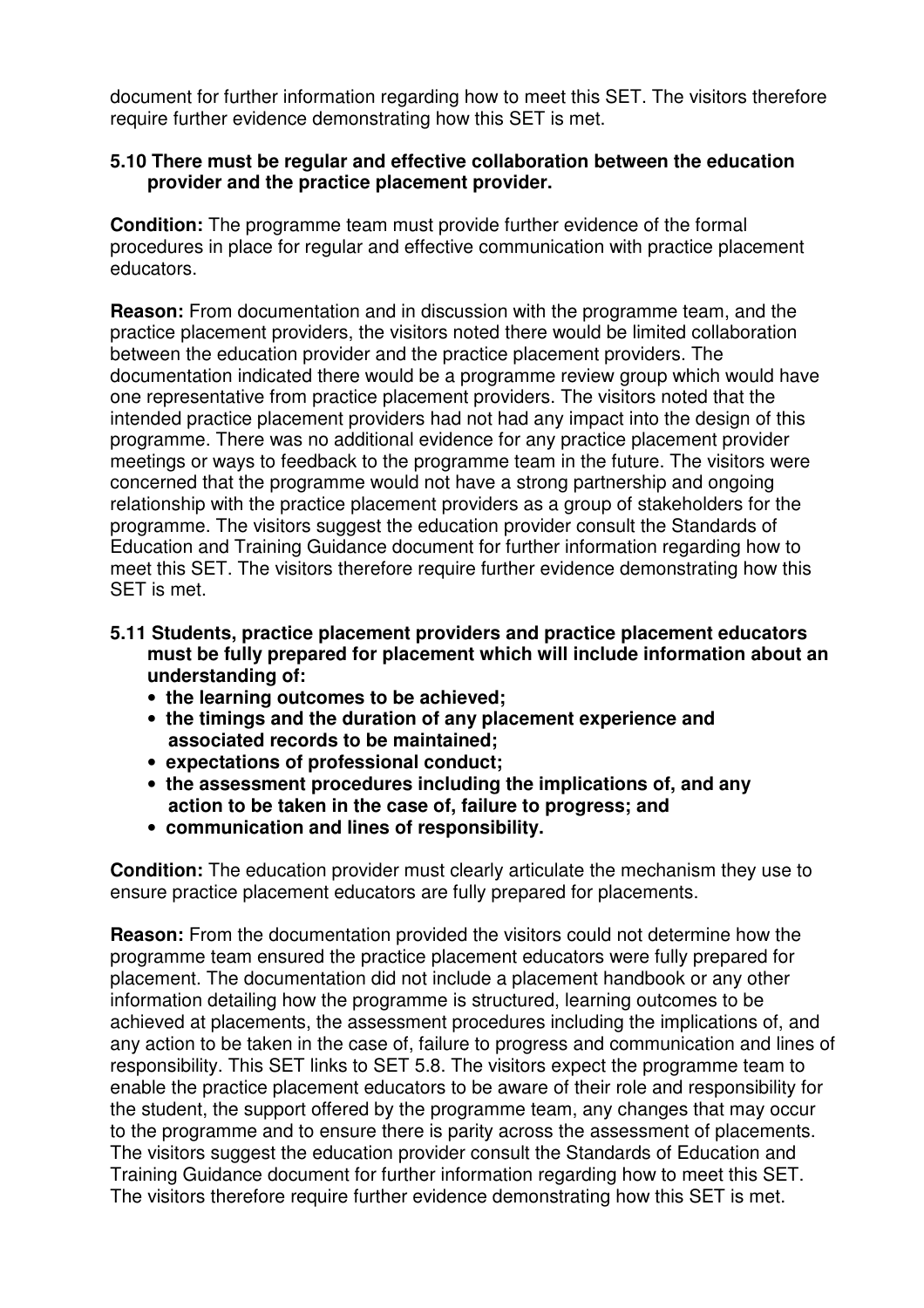#### **5.12 Learning, teaching and supervision must encourage safe and effective practice, independent learning and professional conduct.**

**Condition:** The education provider must provide further evidence to demonstrate the domiciliary visits will encourage safe and effective practice.

**Reason:** The visitors noted in the programme documentation, and in discussion with the programme team, that each placement setting utilised by the programme will be provided directly by the education provider. The visitors also noted that once the initial 9 week placement is complete, students go on domiciliary visits as part of their placement experience. The domiciliary visit occurs when the students are given an area for themselves, where they are a pre-registration hearing aid dispenser visiting clients and selling hearing aids. The pre-registration hearing aid dispenser has no prescribed contact with their supervisor although if necessary they can contact their supervisor via telephone. The visitors were unclear how the education provider ensured that domiciliary visit settings encourage safe and effective practice without structured input from a supervisor. Therefore the visitors require further evidence to demonstrate the domiciliary visits will encourage safe and effective practice. In this way the visitors can be sure that this SET is met.

#### **6.1 The assessment strategy and design must ensure that the student who successfully completes the programme has met the standards of proficiency for their part of the Register.**

**Condition:** The education provider must demonstrate how the assessment strategy ensures ensure that students who complete the programme meet all the standards of proficiency (SOPs) for hearing aid dispensers.

**Reason:** The visitors noted the SOPs mapping document referenced SOPs to particular learning outcomes within the module descriptors. The visitors noted that within some modules there were learning outcomes that were not attached to assessments within the modules. The visitors were unable to determine all SOPs were being assessed appropriately by the modules. For example, SOP 1b2 was stated as being covered by learning outcome 4 within module BUS2013(1) Business Aspects. Within this module descriptor learning outcome 4 was not assessed. The visitors were not able to determine how within the six modules, this programme will ensure that students who complete the programme will be able to meet all the SOPs for hearing aid dispensers. The visitors suggest a detailed breakdown of how each SOP is delivered in relation to the learning outcomes and assessment of the learning outcomes will assist their review of this SET. The visitors require further evidence of how the programme's learning outcomes ensure that students who complete the programme meet the SOPs for hearing aid dispensers.

## **6.4 Assessment methods must be employed that measure the learning outcomes.**

**Condition:** The education provider must demonstrate how the assessment methods will measure all learning outcomes.

**Reason:** The visitors noted in the module descriptors that some learning outcomes were not attached to assessments within the module. For example within module BUS2013(1) Business Aspects there are 9 learning outcomes of which 4 are assessed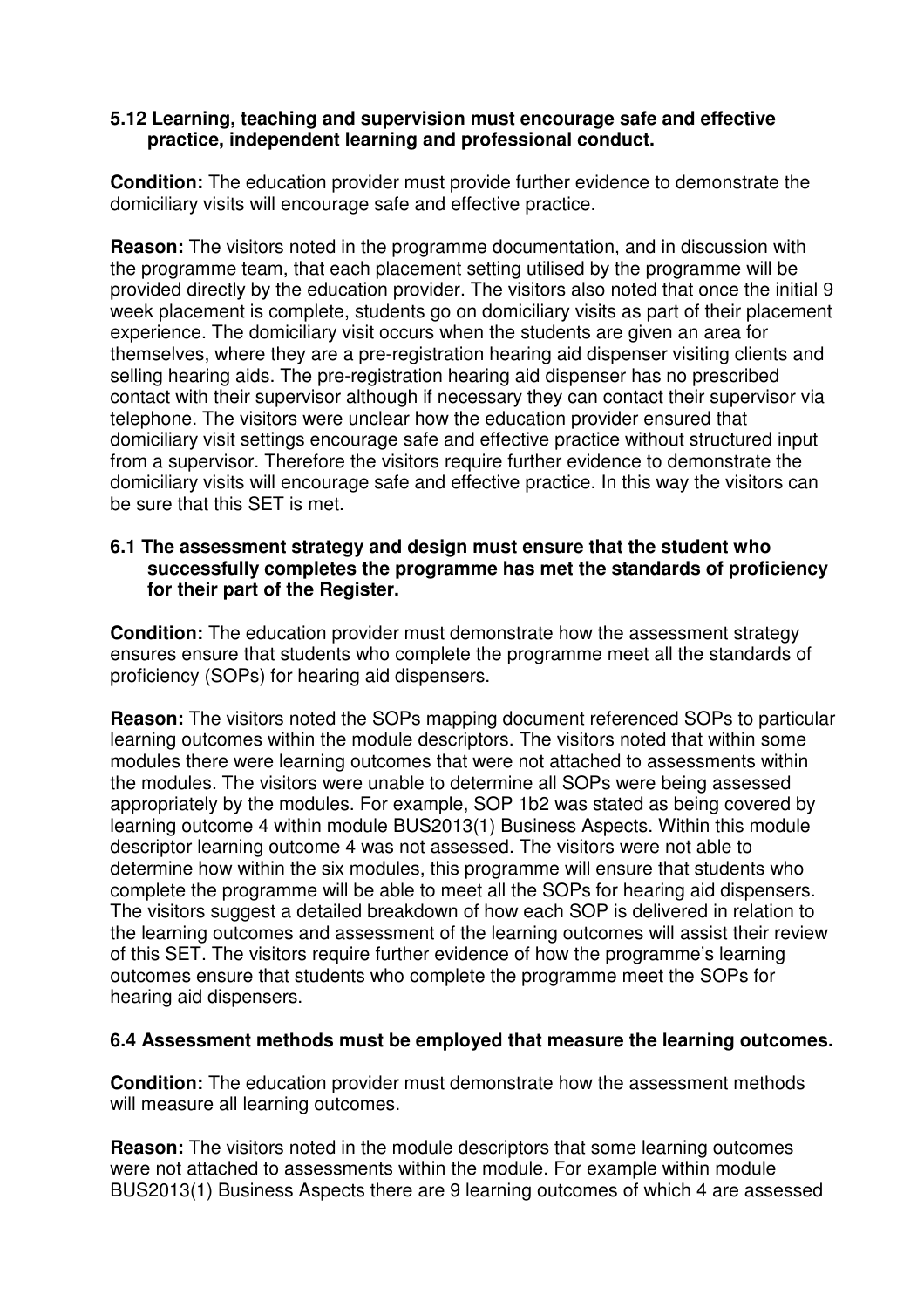within the module leaving 5 not assessed. During discussion with the programme team it was highlighted that this was an area to be reviewed further. The visitors therefore require further evidence of how the programme's assessment methods will assess all learning outcomes.

#### **6.6 There must be effective monitoring and evaluation mechanisms in place to ensure appropriate standards in the assessment.**

**Condition:** the education provider must ensure there are effective monitoring and evaluation mechanisms in place to ensure appropriate standards in the assessment of students.

**Reason:** The documentation provided prior to the visit did not include any information about external examiner policies or policies to ensure there are effective monitoring and evaluation mechanisms in place ensuring appropriate standards in the assessment. At the visit further information was given about the external examiner however there was still confusion from the programme team regarding the policies surrounding the external examiner role and the evaluation of assessments including the format and frequency of reports to be completed, what access to marked assessments they have and the resulting actions to be taken by the programme team from any external examiner reports. The visitors require further evidence to demonstrate the education provider has policies in place to ensure appropriate standards in the assessment.

#### **6.10 Assessment regulations must clearly specify requirements for a procedure for the right of appeal for students.**

**Condition:** The education provider must provide further evidence to demonstrate there are procedures in place for the right of appeal for students.

**Reason:** Documentation submitted prior to the visit directed visitors to information about the trainee complaints, grievances and appeal for this SET. The visitors could not determine how this information linked to the students having the right to appeal against assessment, progression and achievement decisions made by the programme team. During discussions the programme team highlighted that this was an area they needed to further develop. The visitors therefore require further evidence to demonstrate there is a procedure in place for the right of appeal for students and how this is communicated to students.

#### **6.11 Assessment regulations must clearly specify requirements for the appointment of at least one external examiner who must be appropriately experienced and qualified and, unless other arrangements are agreed, be from the relevant part of the Register.**

**Condition:** The education provider must include a clear statement in the programme documentation that at least one external examiner for the programme will be from the relevant part of the Register, unless other arrangements are agreed.

**Reason:** In the documentation submitted by the education provider there was insufficient detail about the external examiner recruitment policy. It was not evident that there was an explicit requirement for at least one of the external examiners to be from the hearing aid dispensing part of the Register. The visitors were satisfied with the current external examiner for the programme. However, the visitors need to see